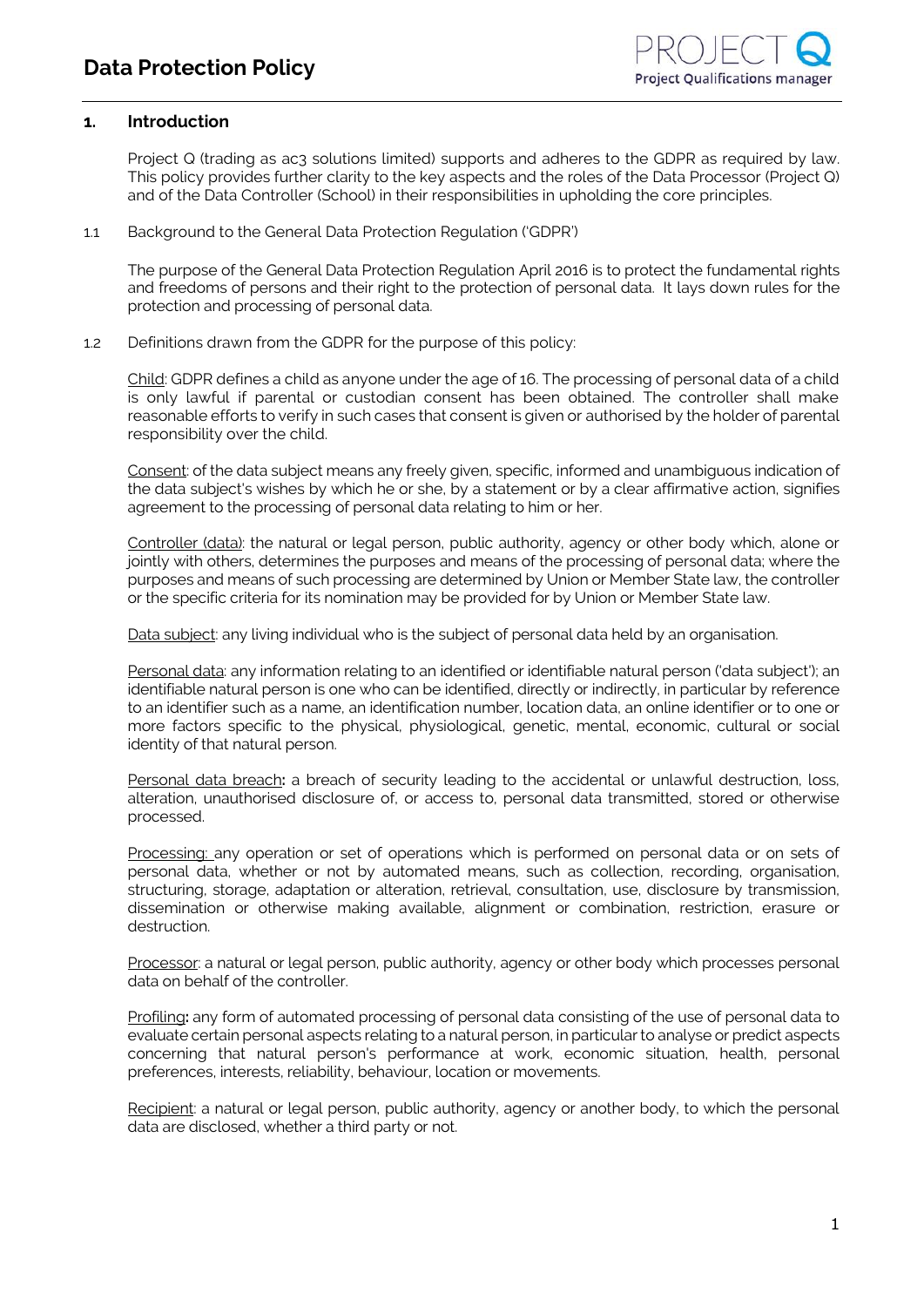Third party: a natural or legal person, public authority, agency or body other than the data subject, controller, processor and persons who, under the direct authority of the controller or processor, are authorised to process personal data.

## **2. Responsibilities and Roles**

- 2.1 The school is the Data Controller under GDPR. Management of school are responsible for developing and encouraging good information handling practices within school and we would expect that the Data Protection Officer (DPO), a role specified in the GDPR, is accountable for the management of personal data and for ensuring that compliance with data protection legislation and good practice can be demonstrated.
- 2.2 Project Q is the Data Processor under GDPR. The management of Project Q, located at Lockside Office Park, Preston, PR2 2YS, are committed to compliance with all relevant EU and Member State laws in respect of personal data, and the protection of the "rights and freedoms" of individuals whose information Project Q collects and processes in accordance with the General Data Protection Regulation (GDPR).
- 2.3 The GDPR and this policy apply to all of Project Q personal data processing functions, including those performed on clients', employees', suppliers' and partners' personal data, and any other personal data the organisation processes from any source.
- 2.4 The Data Protection Officer is responsible for reviewing the register of processing annually in the light of any changes to Project Q activities and to any additional requirements identified by means of data protection impact assessments.
- 2.5 This policy applies to all Employees/Staff and interested parties of Project Q such as outsourced suppliers. Any breach of the GDPR will be dealt with under Project Q disciplinary policy and may also be a criminal offence, in which case the matter will be reported as soon as possible to the appropriate authorities.
- 2.6 Partners and any third parties working with or for Project Q, and who have or may have access to personal data, will be expected to have read, understood and to comply with this policy. No third party may access personal data held by Project Q without having first entered into a data confidentiality agreement, which imposes on the third party obligations no less onerous than those to which Project Q is committed, and which gives Project Q the right to audit compliance with the agreement.

# **3. Data Protection Principles – Project Q as the 'Data Processor'**

Project Q is a Data Processor acting on behalf of the 'Data Controller' (school).

All processing of personal data must be conducted in accordance with the data protection principles as set out in Article 5 of the GDPR. Project Q's policies and procedures are designed to ensure compliance with the principles.

As a Data Processor, Project Q will adhere to the following principles:

#### 3.1 The Processor must have adequate information security in place

- Staff are provided with training and are contractually required to adhere to the GDPR policy
- All staff are DBS checked
- Access to data is carefully managed and restricted and only on request from a Data Controller. Access is audited
- Our Data Centre is a UK based, owned, approved Government Procurement Service provider. Our Servers are dedicated and managed by our internal team.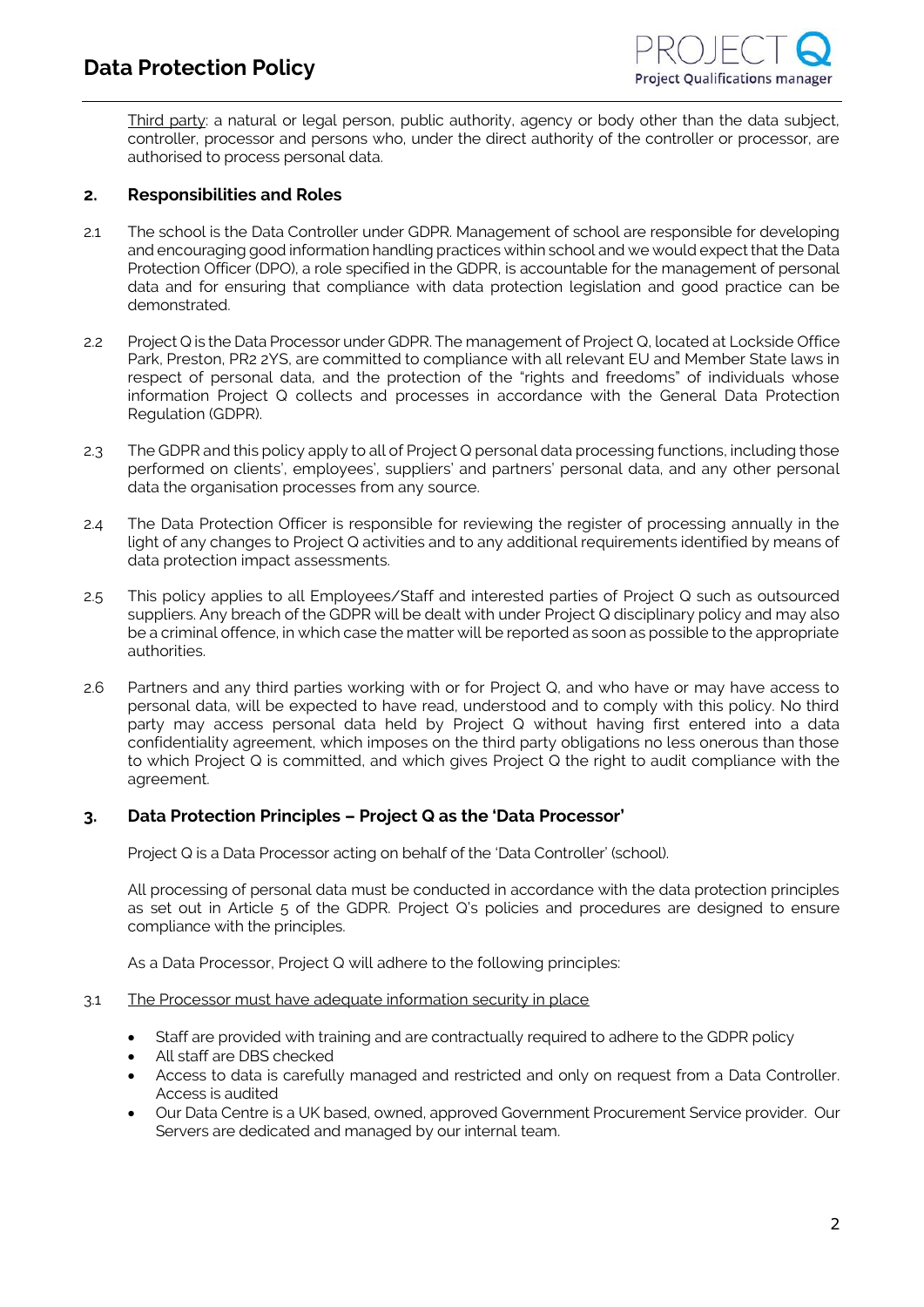

- Our servers and services are protected by a robust backup and mirroring system. Regular snapshots are routinely and securely transferred from our national data centre to our head offices forming part of our disaster recovery solution
- Strong password protection with automatic locking of idle computers and servers
- All computers and servers are routinely patched and are protected by antivirus, antimalware, soft and hardware-based firewalls along with a DDOS protection system
- 3.2 The Processor must not use sub Processors without consent of the Controller Project Q does not employ sub processors or third-party contractors. Project Q requires the use of infrastructure suppliers such as telecommunication and email service providers in order to send text messages and emails these are governed by contracts and adhere to the GDPR.
- 3.3 The Processor must cooperate with the relevant Data Protection Authorities in the event of an enquiry

If contacted, Project Q will collaborate with the Information Commissioner's Office and inform the Data Controller if there is a related request.

3.4 The Processor must report data breaches to the Controller without delay

Project Q will react immediately and appropriately of a data breach including isolation of services and forensic resolution. This will be reported to the Data Controller as soon as possible and be completed with full transparency.

3.5 The Processor has a named Data Protection Officer

The Data Protection Officer is Alan Cree (Managing Director)

3.6 The Processor must keep records of all processing activities

Project Q is transparent, and all processing is evident through the Project Q Portal. The Data Controller can view all data directly from the secure portal. Project Q has established a data inventory and data flow process as part of its approach to mitigating risk.

3.7 The Processor must comply with EU trans-border data transfer rules

Data is not transferred outside of the UK

3.8 The Processor must help the Controller to comply with data subjects' rights

It is the Data Controller's responsibility to respond to a Subject Access Request. Project Q will support the Data Controller in the event of a request but will not liaise directly with a Data Subject.

3.9 The Processor must assist the Data Controller in managing the consequences of data breaches

Project Q will react immediately and appropriately in supporting a data breach by the Data Controller.

3.10 The Processor must delete or return all personal data at the end of the contract at the choice of the Controller

At the end of a contract, Project Q will erase the data from the Project Q system.

3.11 The Processor must inform the Controller if the processing instructions infringe GDPR

Project Q will inform the Data Controller if a request for processing infringes upon the GDPR.

# **4 Data Protection Principles – 'School' as the Data Controller**

We require schools as Data Controllers to adhere to the 7 key principles as defined by GDPR and set out by the Information Commissioner's Office.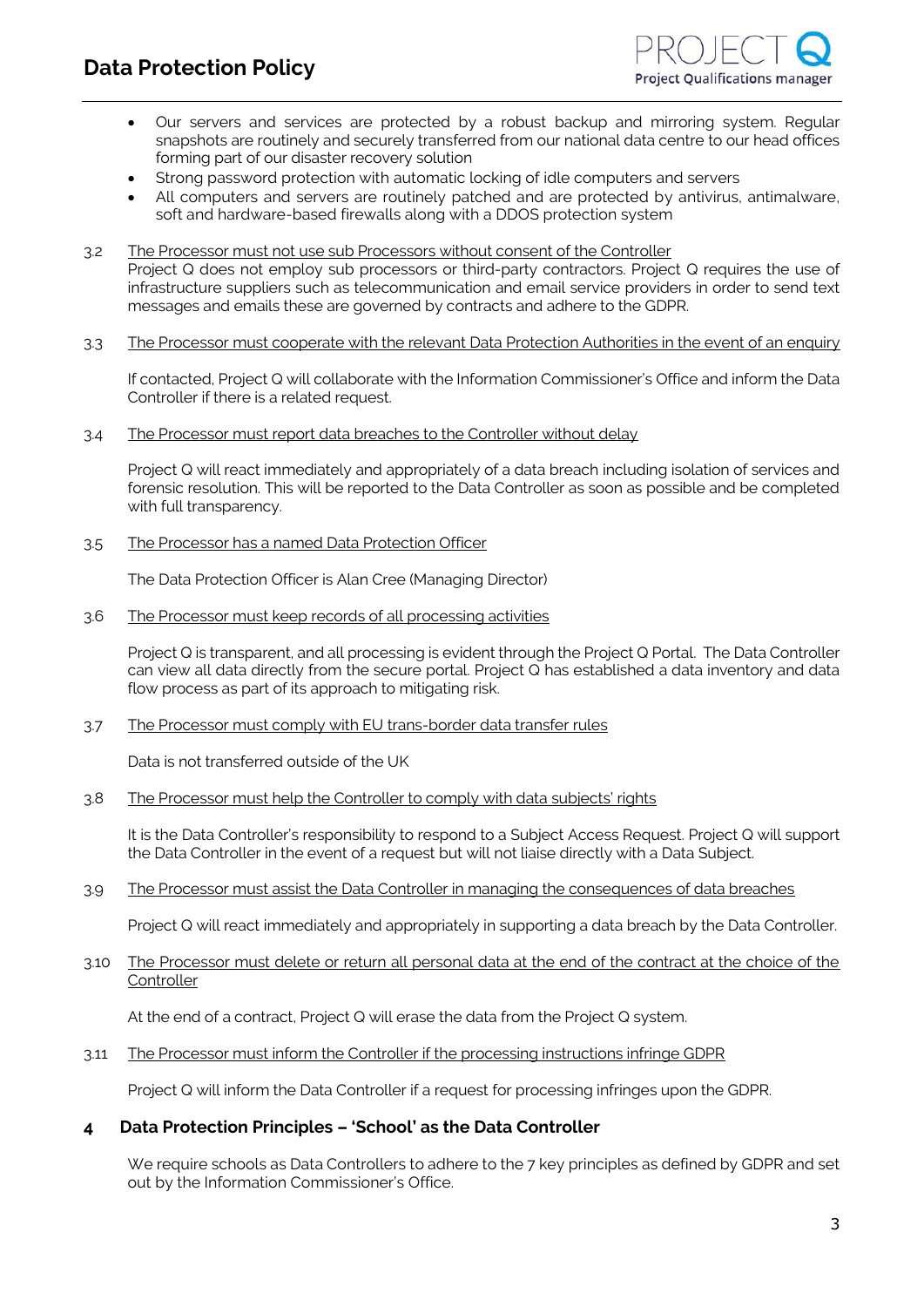## 4.1 (1) Personal data must be processed lawfully, fairly and transparently

The Data Controller must identify valid grounds under the GDPR (known as a 'lawful basis') for collecting and using personal data.

The Data Controller must ensure that processing data is not in breach of any other laws.

The Data Controller must use personal data in a way that is fair. This means the Data Controller must not process the data in a way that is unduly detrimental, unexpected or misleading to the individuals concerned.

The Data Controller must be clear, open and honest with people from the start about how personal data will be used.

#### 4.2 (2) Personal data can only be collected for specific, explicit and legitimate purposes

The Data Controller must be clear about what your purposes for processing are from the start.

The Data Controller needs to record your purposes as part of the documentation obligations and specify them in the privacy information for individuals.

The Data Controller may only use personal data for a new purpose if either it is compatible with the original purpose, or consent is obtained, or have a clear basis in law.

## 4.3 (3) Personal data must be adequate, relevant and limited to what is necessary for processing

The Data Controller must ensure the personal data to be processed is:

- Adequate and is enough to properly fulfil the stated purpose
- Relevant and has a rational link to that purpose
- Limited to what is necessary and do not hold more than is needed for that purpose.

### 4.4 (4) Personal data must be accurate and kept up to date with every effort to erase or rectify without delay

The Data Controller should take all reasonable steps to ensure the personal data held is not incorrect or misleading as to any matter of fact.

The Data Controller may need to keep the personal data updated.

If the Data Controller discovers that personal data is incorrect or misleading, it must take reasonable steps to correct or erase it as soon as possible.

The Data Controller must carefully consider any challenges to the accuracy of personal data.

### 4.5 (5) Personal data must be kept in a form such that the data subject can be identified only as long as is necessary

The Data Controller should ensure that policies and routines are in place to ensure

- Personal data is not kept for longer than needed
- Retention periods are adhered too to comply with documentation requirements
- Periodic review of the data held and erase or anonymise it when no longer needed
- Consideration if given to any challenges to the retention of data. Individuals have a right to erasure if data is no longer need.
- 4.6 (6) Personal data must be processed in a manner that ensures the appropriate security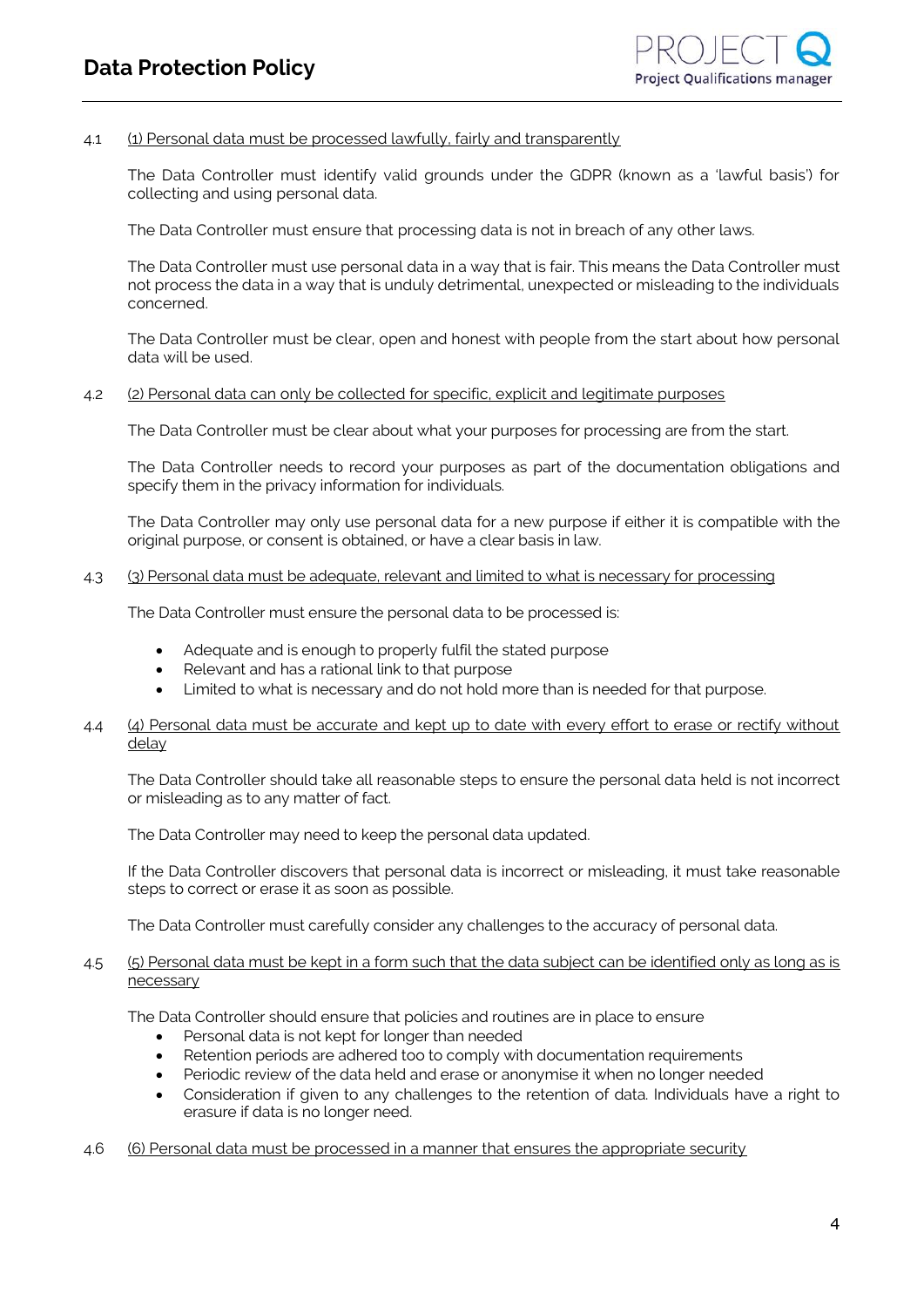

The Data Controller must ensure that personal data is processed secured by means of 'appropriate technical and organisational measures'.

The Data Protection Officer should consider the following technical measures:

- Password protection
- Automatic locking of idle computers
- Removal of access rights for USB and other portable media
- Antivirus, Antimalware software and firewalls
- Role-based access rights including those assigned to temporary staff
- Encryption of devices that leave the organisations premises such as laptops
- Security of local and wide area networks

The Data Protection Officer should consider the following organisational measures:

- Appropriate staff training levels
- Inclusion of data protection in employment contracts
- Identification of disciplinary action measures for data breaches
- Monitoring of staff for compliance with relevant security standards
- Review of clear desk policy
- Managing the use of portable electronic devices outside of the workplace
- Manage the use of employee's own personal devices being used in the workplace
- Adopting clear rules about passwords
- Making regular backups of personal data and storing the media off-site

#### 4.7 (7) The controller must be able to demonstrate compliance with accountability and governance

The Data Controller must be able to demonstrate compliance with the GDPR. Measures such as the following should be considered:

- Adopting and implementing data protection policies
- Taking a 'data protection by design and default' approach
- Putting written contracts in place with organisations that process personal data on your behalf
- Maintaining documentation of your processing activities
- Implementing appropriate security measures
- Recording and, where necessary, reporting personal data breaches
- Carrying out data protection impact assessments for uses of personal data that are likely to result in high risk to individuals' interests
- Appointing a data protection officer and adhering to relevant codes of conduct and signing up to certification schemes

#### 4.8 Individual (Data Subjects') rights

The Data Controller must uphold the following GDPR rights for individuals where applicable and be Aware that the 'right' is not absolute:

- The right to be informed
- The right of access (Subject Access Request)
- The right to rectification
- The right to erasure
- The right to data portability
- The right to object (use in direct marketing)
- Rights in relation to automated decision making and profiling

### **This policy was approved by A Cree, Managing Director of Project Q (trading as ac3 solutions limited) on 20th March 2019 and is issued on a version controlled basis.**

Signature: Date: